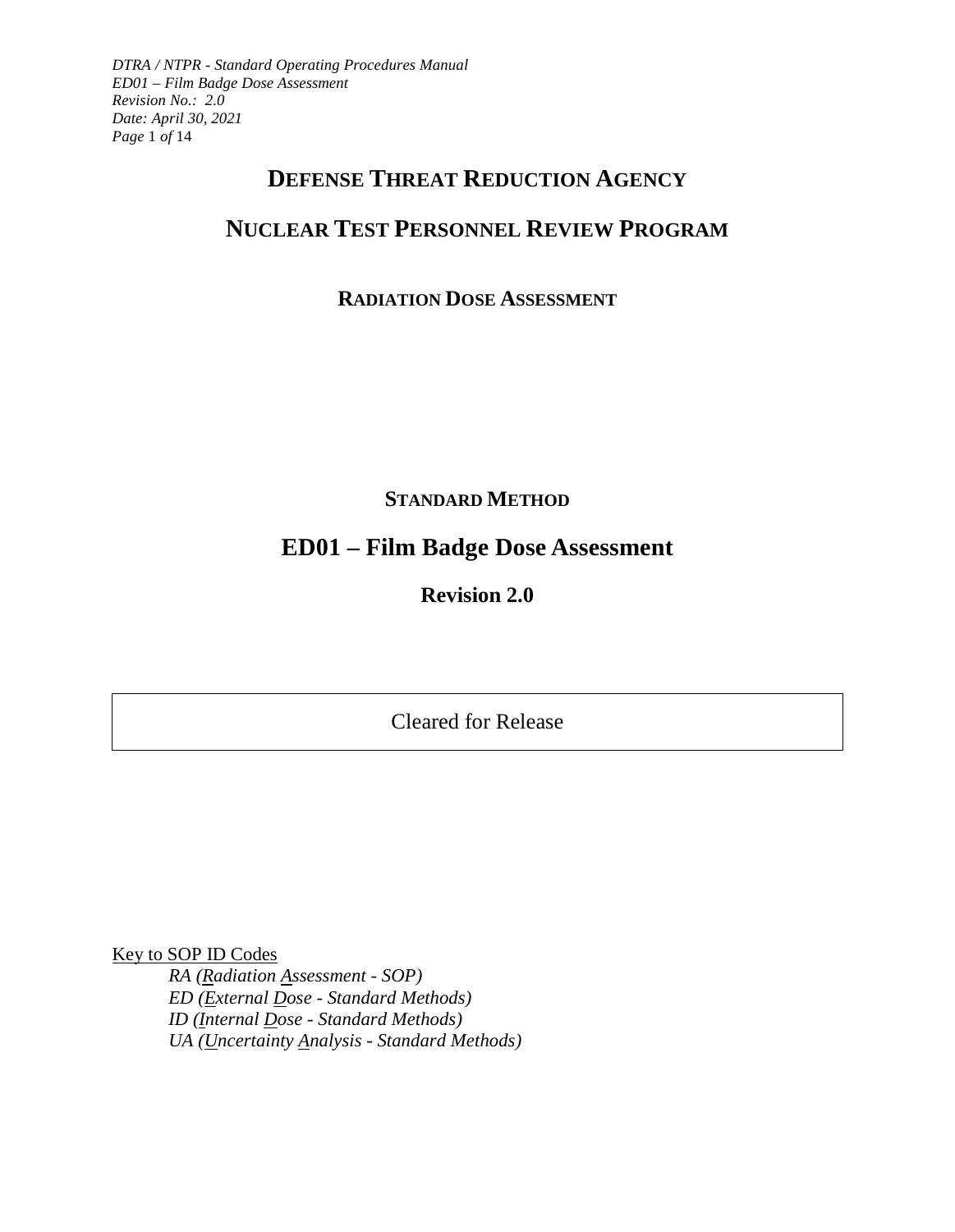*DTRA / NTPR - Standard Operating Procedures Manual ED01 – Film Badge Dose Assessment Revision No.: 2.0 Date: April 30, 2021 Page* 2 *of* 14

| <b>Revision Control</b> |                                                                                                                                                                                                                                                                                                                                                                                                                                                                                                                  |                  |                           |  |  |
|-------------------------|------------------------------------------------------------------------------------------------------------------------------------------------------------------------------------------------------------------------------------------------------------------------------------------------------------------------------------------------------------------------------------------------------------------------------------------------------------------------------------------------------------------|------------------|---------------------------|--|--|
| Revision                | <b>Revision Description</b>                                                                                                                                                                                                                                                                                                                                                                                                                                                                                      | Revision<br>Date | Authorization<br>Official |  |  |
| 1.0                     | Original                                                                                                                                                                                                                                                                                                                                                                                                                                                                                                         | 10/31/2007       | Paul K. Blake             |  |  |
| 1.1                     | - Section 5.1.2.2: Text added in first paragraph to refer to ID01<br>for the different treatment of mission and non-mission film<br>badges.<br>- Minor editorial changes                                                                                                                                                                                                                                                                                                                                         | 03/31/2008       | Paul K. Blake             |  |  |
| 1.3                     | - Revision 1.2 not prepared<br>- Minor editorial changes<br>- Expanded discussion of film badge use in external dose<br>reporting<br>- Removed details of discussion about film badge use for internal<br>dose reporting and added to SM ID01<br>- Deleted sections 5.2.1 and 5.2.2 on film badge uncertainty and<br>errors to be incorporated into SM UA01<br>- Deleted Section 6 on Data and Input as unnecessary                                                                                              | 01/31/2010       | Paul K. Blake             |  |  |
| 2.0                     | - Revised Section 5 introductory text to clarify the exclusion of a<br>mission badge dose when it overlaps with a permanent film<br>badge<br>- Revised Section 5.1 to update the description of the functions<br>of the Nuclear Testing Archive<br>- Revised Section 5.1.2 to clarify FBDOSE output values and<br>interpretation of zero film badge readings, as well as treatment of<br>mission badge doses<br>- Removed NTPR Policy and Guidance Manual from References<br>- Other editorial changes as needed | 04/30/2021       | James D. Franks           |  |  |
|                         |                                                                                                                                                                                                                                                                                                                                                                                                                                                                                                                  |                  |                           |  |  |
|                         |                                                                                                                                                                                                                                                                                                                                                                                                                                                                                                                  |                  |                           |  |  |
|                         |                                                                                                                                                                                                                                                                                                                                                                                                                                                                                                                  |                  |                           |  |  |
|                         |                                                                                                                                                                                                                                                                                                                                                                                                                                                                                                                  |                  |                           |  |  |
|                         |                                                                                                                                                                                                                                                                                                                                                                                                                                                                                                                  |                  |                           |  |  |
|                         |                                                                                                                                                                                                                                                                                                                                                                                                                                                                                                                  |                  |                           |  |  |
|                         |                                                                                                                                                                                                                                                                                                                                                                                                                                                                                                                  |                  |                           |  |  |
|                         |                                                                                                                                                                                                                                                                                                                                                                                                                                                                                                                  |                  |                           |  |  |
|                         |                                                                                                                                                                                                                                                                                                                                                                                                                                                                                                                  |                  |                           |  |  |
|                         |                                                                                                                                                                                                                                                                                                                                                                                                                                                                                                                  |                  |                           |  |  |
|                         |                                                                                                                                                                                                                                                                                                                                                                                                                                                                                                                  |                  |                           |  |  |
|                         |                                                                                                                                                                                                                                                                                                                                                                                                                                                                                                                  |                  |                           |  |  |
|                         |                                                                                                                                                                                                                                                                                                                                                                                                                                                                                                                  |                  |                           |  |  |
|                         |                                                                                                                                                                                                                                                                                                                                                                                                                                                                                                                  |                  |                           |  |  |
|                         |                                                                                                                                                                                                                                                                                                                                                                                                                                                                                                                  |                  |                           |  |  |
|                         |                                                                                                                                                                                                                                                                                                                                                                                                                                                                                                                  |                  |                           |  |  |
|                         |                                                                                                                                                                                                                                                                                                                                                                                                                                                                                                                  |                  |                           |  |  |
|                         |                                                                                                                                                                                                                                                                                                                                                                                                                                                                                                                  |                  |                           |  |  |
|                         |                                                                                                                                                                                                                                                                                                                                                                                                                                                                                                                  |                  |                           |  |  |
|                         |                                                                                                                                                                                                                                                                                                                                                                                                                                                                                                                  |                  |                           |  |  |
|                         |                                                                                                                                                                                                                                                                                                                                                                                                                                                                                                                  |                  |                           |  |  |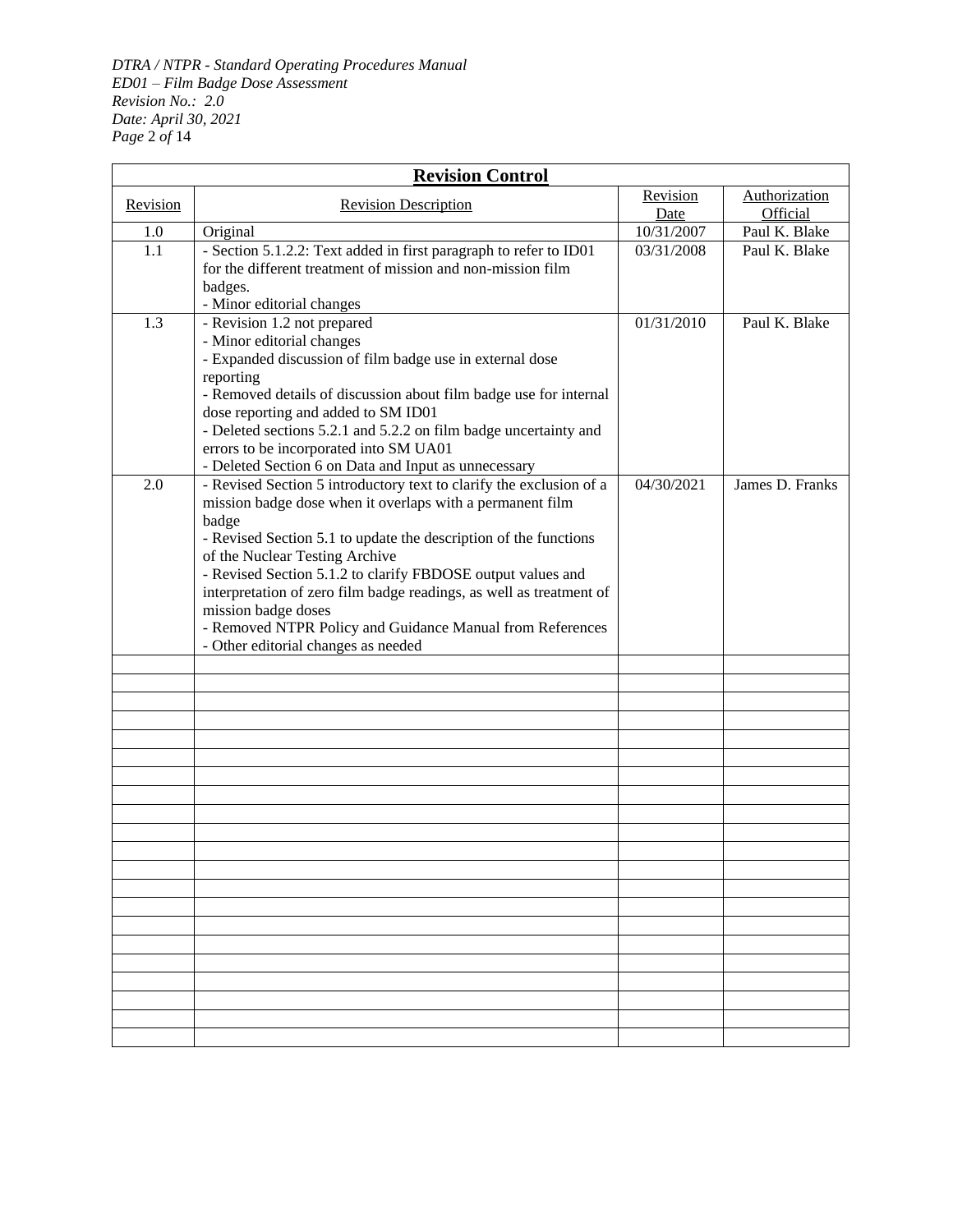# **Table of Contents**

| 1. |     |       |                                                                      |
|----|-----|-------|----------------------------------------------------------------------|
| 2. |     |       |                                                                      |
| 3. |     |       |                                                                      |
| 4. |     |       |                                                                      |
| 5. |     |       |                                                                      |
|    | 5.1 |       |                                                                      |
|    |     | 5.1.1 |                                                                      |
|    |     | 5.1.2 |                                                                      |
|    |     | 5.1.3 | Film Badge Dose as Basis for Beta Dose to Skin and Internal Dose  11 |
|    | 5.2 |       |                                                                      |
| 6. |     |       |                                                                      |
| 7. |     |       |                                                                      |
|    |     |       |                                                                      |

# **List of Figures**

|--|--|--|--|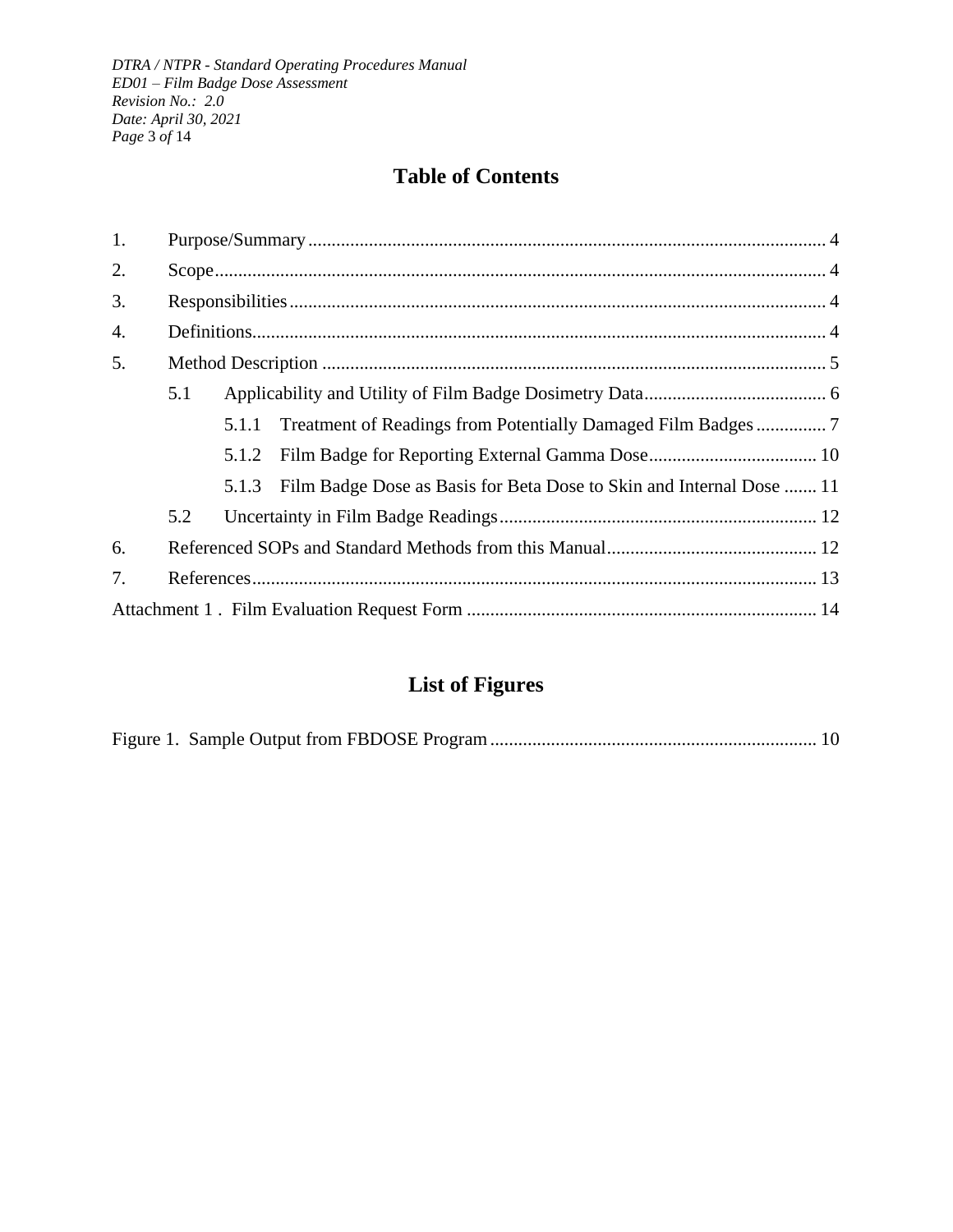*DTRA / NTPR - Standard Operating Procedures Manual ED01 – Film Badge Dose Assessment Revision No.: 2.0 Date: April 30, 2021 Page* 4 *of* 14

## **Standard Method**

## **ED01 – Film Badge Dose Assessment**

#### <span id="page-3-0"></span>**1. Purpose/Summary**

Standard Method (SM) ED01, *Film Badge Dose Assessment*, provides general technical methods for the treatment of film badge dosimetry data in determining external gamma, skin and internal doses for participants in the Nuclear Test Personnel Review (NTPR) Program according to the procedures specified in SOP RA01.

#### <span id="page-3-1"></span>**2. Scope**

This standard method provides technical guidance for the proper use of film badge dosimetry data in NTPR dose assessments. This standard method is used in conjunction with other standard methods for assessing whole body external gamma radiation doses, skin dose from sources other than dermal contamination, and internal doses accrued during the period(s) of film badge coverage in accordance with the requirements of Title 32, Part 218 of the Code of Federal Regulations, and relevant Department of Defense guidance (DoD, 2020).

#### <span id="page-3-2"></span>**3. Responsibilities**

Qualified radiation dose analysis staff members use these methods and associated tools for assessing the radiation doses for exposed individuals.

#### <span id="page-3-3"></span>**4. Definitions**

| <b>NuTRIS</b> | Nuclear Test Research Information System is a veteran cohort<br>search tool and database.                                                                                                                                                                                                                                                                                                                                                                                                                                                                                                                                        |
|---------------|----------------------------------------------------------------------------------------------------------------------------------------------------------------------------------------------------------------------------------------------------------------------------------------------------------------------------------------------------------------------------------------------------------------------------------------------------------------------------------------------------------------------------------------------------------------------------------------------------------------------------------|
| Individual    | Any person, (member of the armed forces or a DoD civilian<br>employee) who participated in the atmospheric nuclear weapons<br>testing program.                                                                                                                                                                                                                                                                                                                                                                                                                                                                                   |
| Film badge    | An integrating dosimeter for measuring gamma radiation exposure<br>that uses ordinary photographic or x-ray film as the sensitive<br>element. The film packet contained the radiation sensitive film<br>inside a flexible casing of light-tight plastic, which was placed<br>inside a rigid plastic holder. The holder served to provide some<br>physical protection, to hold a filter or filters for evaluating<br>response to radiation of different energies, and to act as a means<br>for attaching the badge to a monitored individual or object. In later<br>operations, the film packet was dipped in ceresin wax to help |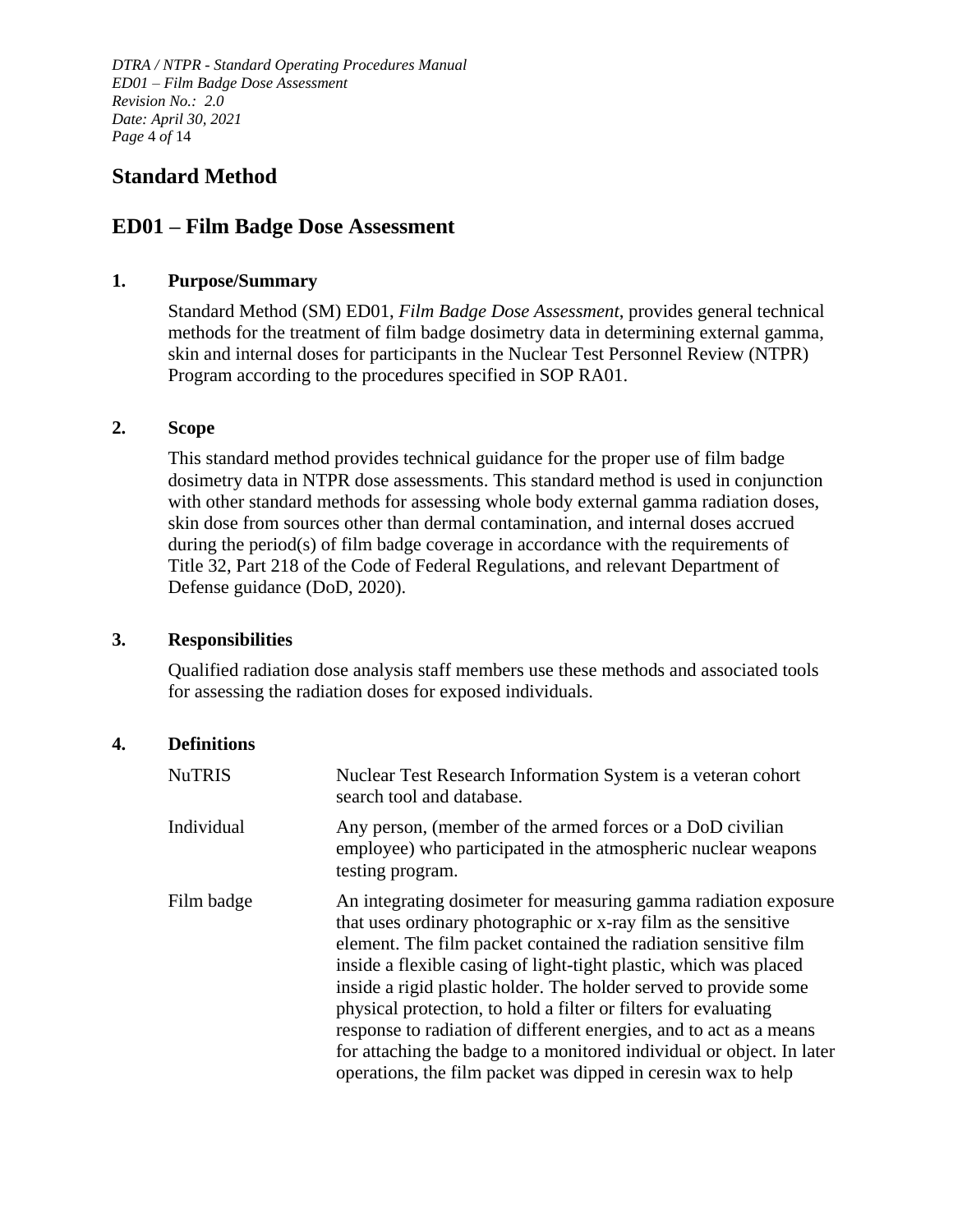|                    | protect it from exposure to light, water, or other factors that could<br>compromise the integrity of the film. (NRC, 1989)                                                                                                                                                                                                                                                                                                                           |  |  |  |
|--------------------|------------------------------------------------------------------------------------------------------------------------------------------------------------------------------------------------------------------------------------------------------------------------------------------------------------------------------------------------------------------------------------------------------------------------------------------------------|--|--|--|
| Period of coverage | The elapsed time from when a film badge was issued to an<br>individual until it was turned in for processing.                                                                                                                                                                                                                                                                                                                                        |  |  |  |
|                    | Permanent film badge A film badge dosimeter worn by an individual to monitor that<br>person's radiation exposure over an extended period of coverage<br>(typically 4 weeks or more).                                                                                                                                                                                                                                                                 |  |  |  |
| Mission badge      | A film badge worn by an individual to monitor that person's<br>radiation exposure for a specific short-term activity with a period<br>of coverage of about 1 day or less.                                                                                                                                                                                                                                                                            |  |  |  |
| Cohort film badge  | A film badge worn by one individual among a group of individuals<br>believed to have similar potential for exposure to radiation. The<br>dose reported for a cohort film badge is considered to be<br>representative of the dose accrued by the unbadged cohort<br>members during the period of coverage.                                                                                                                                            |  |  |  |
| Film badge reading | The reported reading from the individual's film badge in units of<br>roentgens $(R)$ .                                                                                                                                                                                                                                                                                                                                                               |  |  |  |
| Film badge dose    | The individual's equivalent dose in rem from external gamma<br>radiation based on a film-badge reading. The whole-body dose in<br>rem from exposure to external gamma rays determined from a film<br>badge reading is considered to be equal to the film badge reading<br>in R for a properly worn film badge, which is assumed to have<br>been worn on the external clothing of an individual at chest level<br>above the source plane (NRC, 1989). |  |  |  |
| Dose               | Film badge dose unless otherwise indicated.                                                                                                                                                                                                                                                                                                                                                                                                          |  |  |  |

## <span id="page-4-0"></span>**5. Method Description**

During the period of atmospheric nuclear weapon testing by the U.S. Military, the exposure of military and civilian personnel to radiation was monitored primarily with film badge dosimeters. The NTPR Program considers film badges the principal device for measurement of radiation exposure, which is the basis for a participant's radiation dose assessment (DoD, 2020). Film badges were used to monitor the whole-body external gamma doses accrued during their recorded periods of coverage for some testing activities depending on the individual, group, shot, or operation. The film badges did not measure dose from neutrons or alpha and beta radiation. If a specific individual did not wear a film badge, it is often possible to estimate that individual's dose based upon the readings from cohort film badges if the individual belongs to an identifiable cohort available in the NuTRIS database. Note that for unbadged periods, dose reconstruction using SM ED02 is required. Film badge readings can also be used to indirectly estimate the dose to an individual's skin from beta radiation from surface-deposited sources, such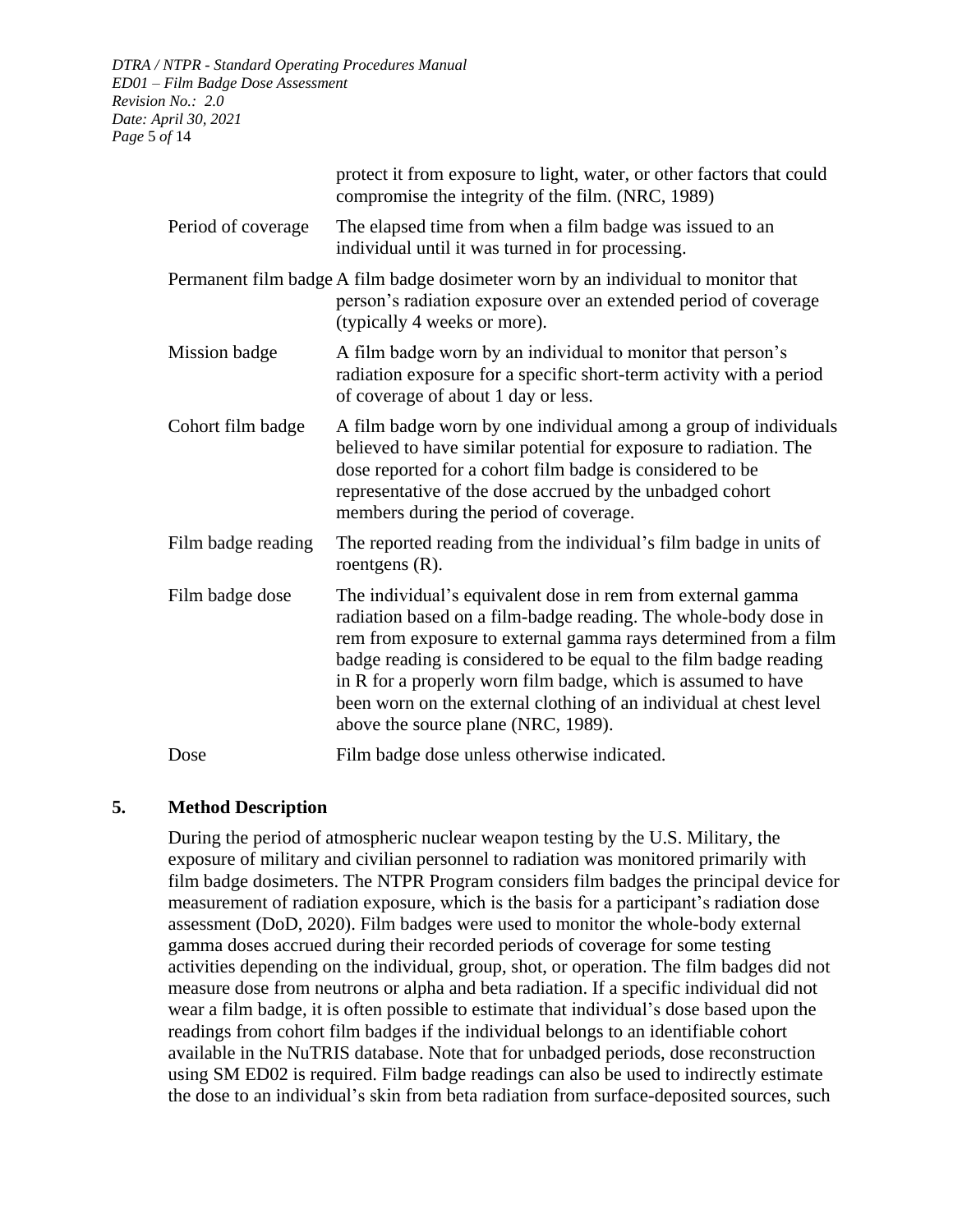*DTRA / NTPR - Standard Operating Procedures Manual ED01 – Film Badge Dose Assessment Revision No.: 2.0 Date: April 30, 2021 Page* 6 *of* 14

> as fallout, and doses to internal organs that resulted from intakes of radioactive materials during the period of coverage.

> Specific details regarding film badge dosimetry practices employed for the atmospheric nuclear testing operations are found in the operation-specific Appendices A through C of this NTPR/RDA SOP manual and NRC (1989). That detailed information can be summarized as follows: prior to Operation CASTLE in 1954, film badges were typically only issued to individuals involved in activities with anticipated potential for radiation exposure, e.g., cloud samplers and associated ground crews, sample recovery teams, decontamination crews, radiation safety personnel, etc. During CASTLE, cohort badging was introduced as a means of monitoring the radiation exposures of all individuals, regardless of their anticipated potential for exposure. During Operation REDWING in 1956, film badge dosimetry practices were further expanded. Permanent film badges, which were to be worn at all times, were to be issued to all individuals who entered the test area. For test series subsequent to Operation REDWING, most individuals were issued one or more film badges for the duration of their participation.

> In addition, individuals involved in activities with known potential for radiation exposure were issued mission badges for those activities. Mission badges were to be worn with the individual's permanent film badges. Therefore, the permanent badge reading includes any doses reported for mission badges worn during the permanent badge period of coverage. As a result, any mission badge doses should not be added as separate doses when they overlap with the period of coverage of a permanent film badge dose. However, if the mission badge dose is greater than the permanent badge dose, which includes the period of mission badge, further guidance should be sought.

## <span id="page-5-0"></span>**5.1 Applicability and Utility of Film Badge Dosimetry Data**

The criteria for assessing the reliability of film badge dosimetry are based on the following questions:

- Is the dosimeter film damaged?
- Is the reading truly representative of veteran's exposure scenario (activities and period of coverage)?

Most film badge doses for atmospheric nuclear test participants are consistent with corresponding reconstructed doses, considering the uncertainty inherent in the respective values. However, some dosimeter films, which were either damaged or not used in conjunction with appropriate background controls, have yielded readings that are inconsistent with exposure in the radiation environments in which they were worn. The treatment of readings from damaged or improperly controlled badges is discussed in detail below.

Many dosimeter films used in the atmospheric nuclear testing program are archived by the dosimetry custodian at the Nuclear Testing Archive (NTA), U.S. Department of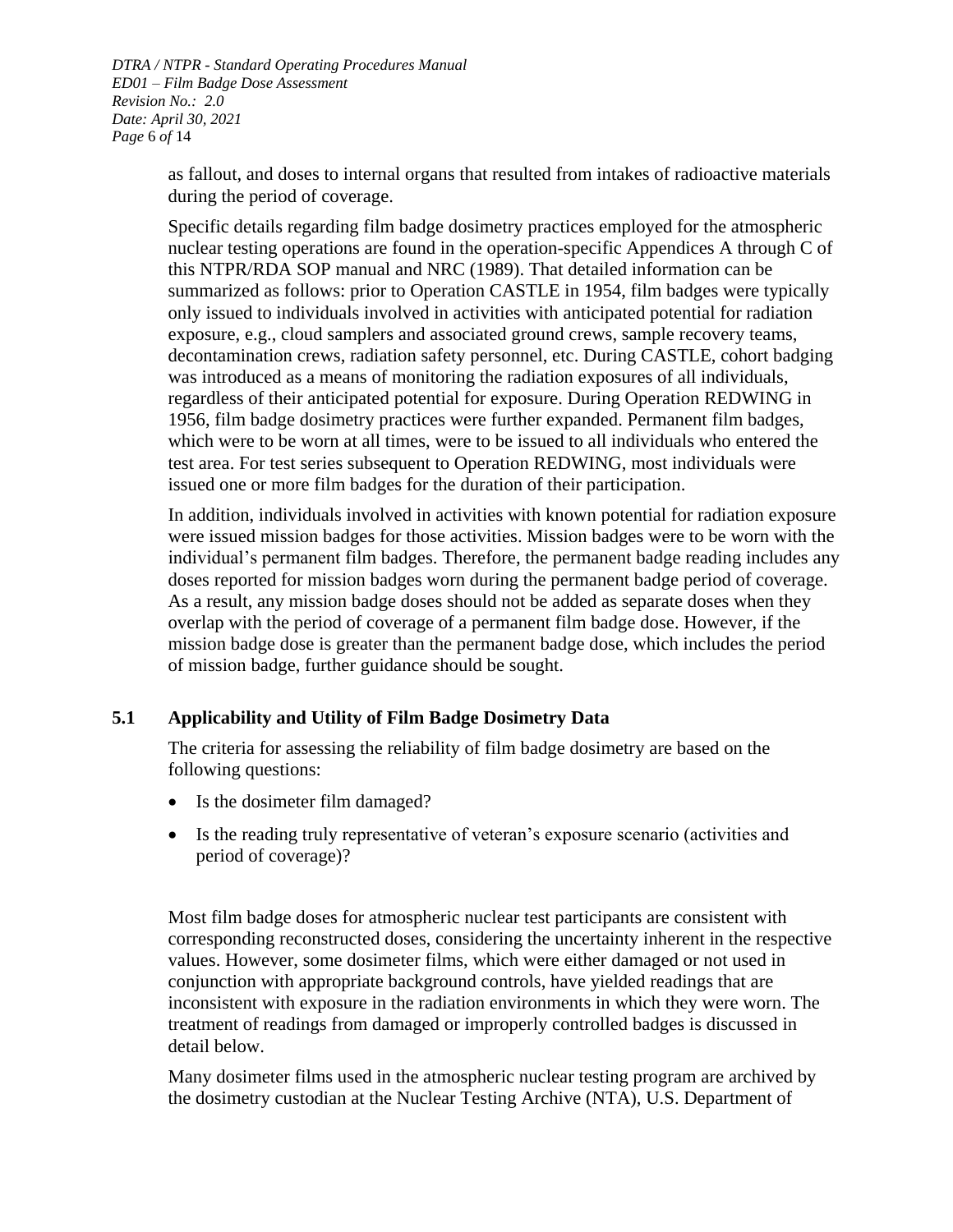*DTRA / NTPR - Standard Operating Procedures Manual ED01 – Film Badge Dose Assessment Revision No.: 2.0 Date: April 30, 2021 Page* 7 *of* 14

> Energy, National Nuclear Security Agency, Nevada Site Office, Las Vegas, Nevada, and may be available for visual inspection by that agency. The Film Evaluation Request Form shown in [Attachment 1](#page-13-1) has been used in making requests typically via e-mail under former support agreements.

See SOP RA01, Radiation Assessment of Cases Requiring Detailed Analysis, for the hierarchy of dosimetry. See SM ED02, Whole Body External Dose Assessment, for methods of dose reconstruction not involving film badges.

## <span id="page-6-0"></span>**5.1.1 Treatment of Readings from Potentially Damaged Film Badges**

## **5.1.1.1 Background Information**

To correct for the over-response of dosimeter film to low-energy gamma radiation, film badges utilized a filter consisting of a thin lead strip that overlaid a portion of the film packet. Dosimeter films that have been exposed to the full energy spectrum of gamma radiation emitted by mixed fission products within their range of sensitivity are characterized by a clearly defined "filter image," which appears as a lighter rectangular area contrasted against a darker background. The degree of darkening of a film or particular region of a film, which is proportional to accrued radiation exposure, is quantified by its "optical density." The presence of a filter image is a good indication that a film was exposed to radiation at levels above the minimum detectable level (MDL), nominally 0.040 R for most low-dose range film used in film badge dosimeters during the period of atmospheric testing. (NRC, 1989; Mees and James, 1966)

## **5.1.1.2 Method for Evaluation and Dose Determination for Potentially Damaged Film Badges**

If an individual's exposure scenario is well characterized, it is usually possible to identify film badge readings that are inconsistent with the individual's potential for exposure and that, therefore, warrant further investigation.

Suspect film badge readings usually fall into one of the following three categories, which are discussed below:

- a. Zero film badge reading for a period of coverage when an individual had potential for exposure
- b. Positive badge readings for a period of coverage with no known potential for exposure or that greatly exceed the reconstructed dose from known exposure pathways (typically, by a factor of about 2 or more)
- c. Film badge reading that is significantly less than the reconstructed dose from known exposure pathways (by about a factor of 2 or more).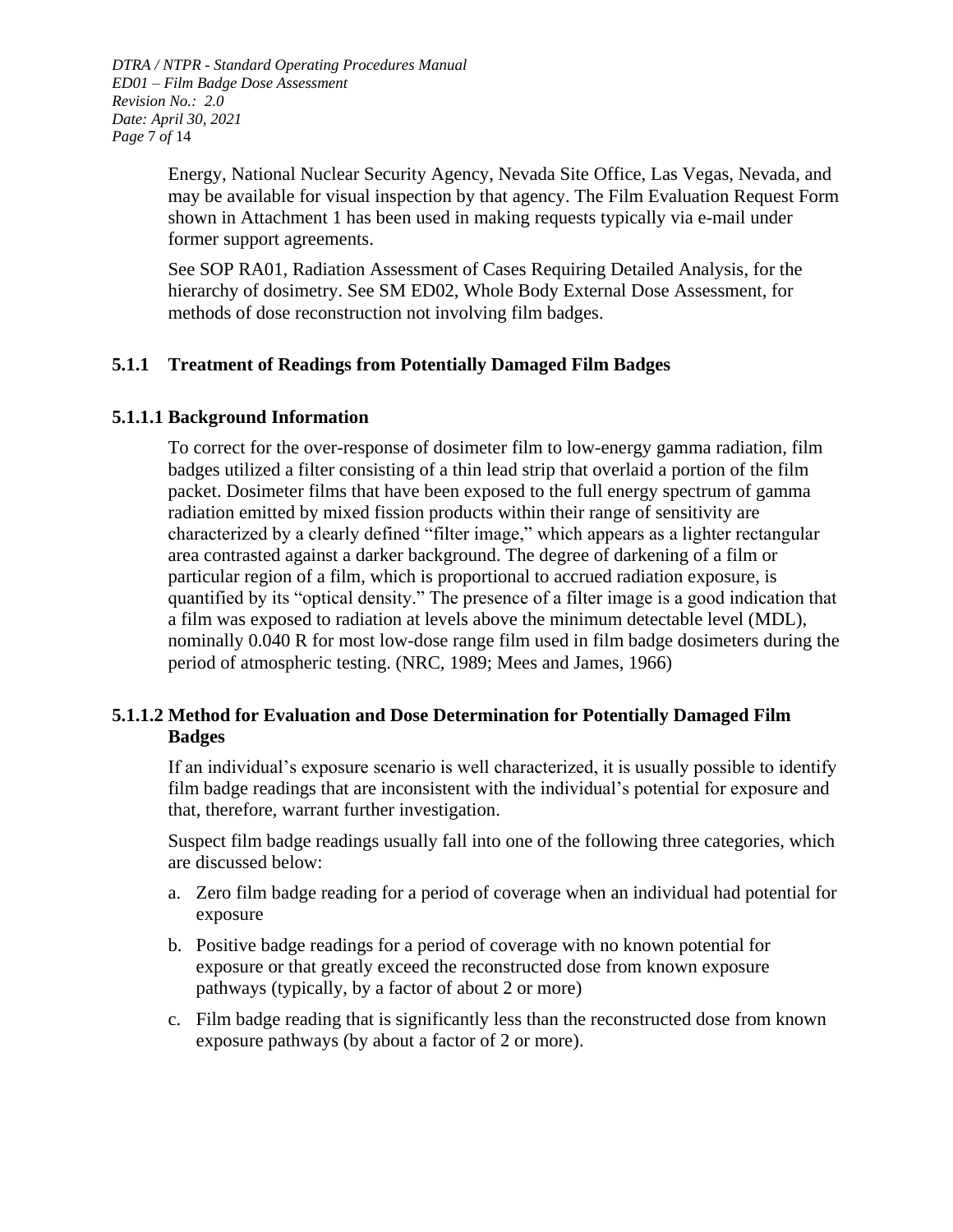*DTRA / NTPR - Standard Operating Procedures Manual ED01 – Film Badge Dose Assessment Revision No.: 2.0 Date: April 30, 2021 Page* 8 *of* 14

> *Category a*: If an individual has a zero film badge reading during a period of coverage when the individual had potential for exposure to radiation, the most likely explanation is that the accrued exposure was less than the MDL of the type of film utilized in the individual's film badge. In such cases, the actual dose reported for the individual can range from zero to the MDL. NTPR considers film badge readings of this type as "soft zeros," and assigns values of one-half the MDL (typically 0.020 rem) in place of zero. (NRC, 1989)

> *Category b*: Film badge readings that fall into Category b are most often the result of environmental damage from the effects of heat and humidity on badges issued for several weeks or more, and are generally confined to Operations REDWING (1956) and DOMINIC I (1962) (NRC, 1989; DNA, 1982; DTRA, 1989–2006). However, this situation can also arise if the individual turned in a film badge that was not processed until a later date and was exposed to fallout that occurred during the period of storage.

> Most of the damage seen in film badges worn by REDWING participants resulted from the combined effects of heat and humidity that caused breaches in the casing that sealed the film package from the exterior environment. The most common effect was that moisture penetrated the film badge casing and damaged the film packet within. Waterdamaged films can usually be identified visually by an irregularly shaped, often mottled, unevenly darkened image.

> Many of the dosimeter films from badges worn by DOMINIC I personnel have water damage similar to that seen in Operation REDWING. DOMINIC I films, in addition to water damage, have a higher incidence of damage due to light leaks from breaches in the plastic covering of the badge. Such light damage occurred in film badges that had long periods of coverage, which appears to correlate with a higher frequency of emulsion and/or process damage. Films with long periods of coverage are also more likely to exhibit spurious "filter images" due to background radiation exposure (without appropriate controls) and/or pressure from the lead filter strip. (NRC, 1989; DTRA, 1989–2006; Perkins and Hammond, 1980)

> A key point for DOMINIC I films returned after November 1, 1962 is that they were processed at the Nevada Test Site (NTS), often without the correct set of control films. Compounding the issue is that film reading was automated. Automated film reading without critical review allowed gradients in darkening or damaged areas to be assessed as legitimate density readings. The lack of appropriate background subtraction and the inadequate screening of results are the principal reasons why doses were assigned to these individuals when no exposures had occurred. Despite the potential for exposure at tests at the NTS during the period of testing, doses of one to several rem were not systematically reviewed. (NRC, 1989)

> NTPR submits film evaluation requests to the dosimetry custodian for all dosimeter films pertaining to individuals from Operations REDWING and DOMINIC I during production of the Scenario of Participation and Radiation Exposure (SPARE). NTPR treats film badge readings that fall into Category b as follows: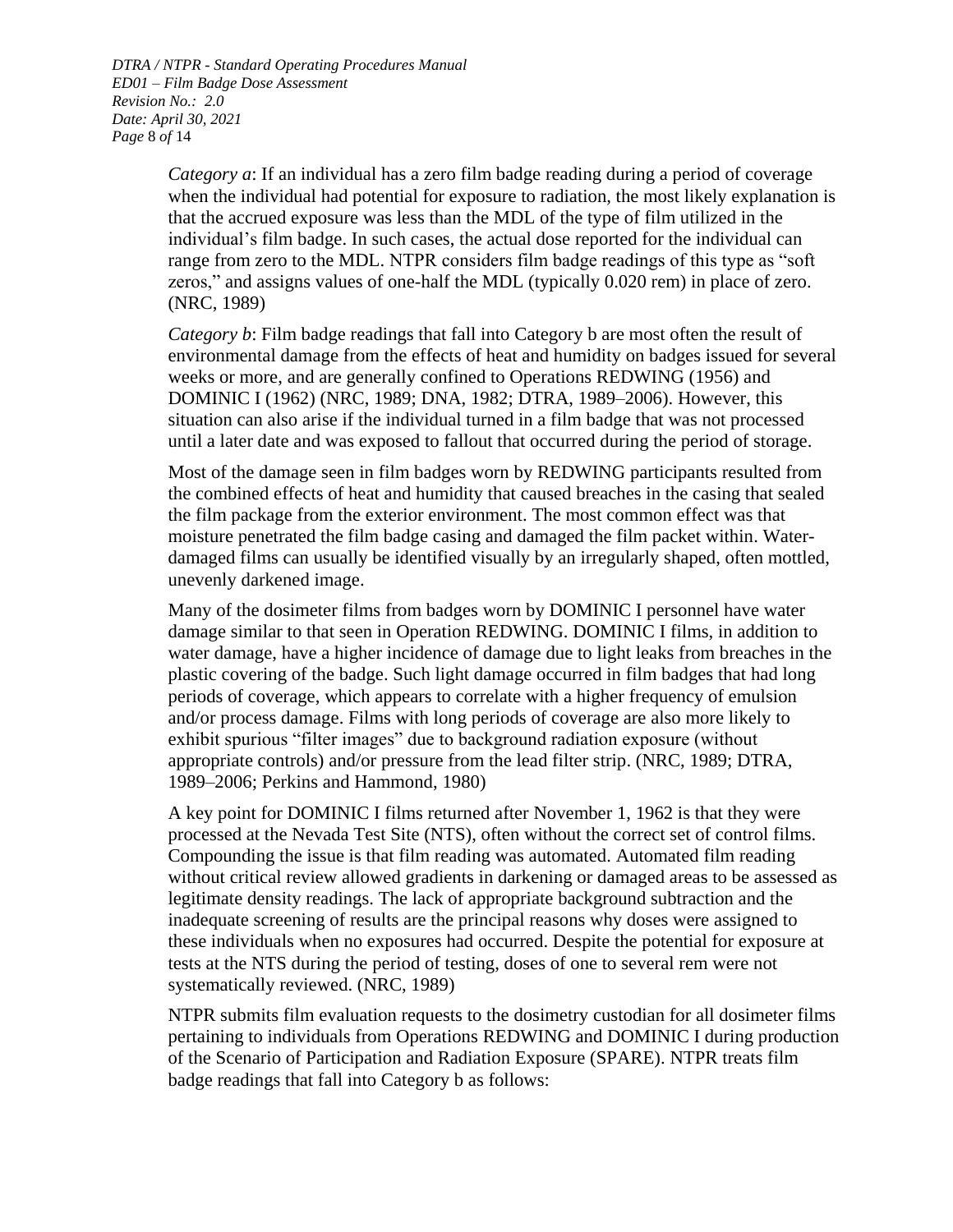*DTRA / NTPR - Standard Operating Procedures Manual ED01 – Film Badge Dose Assessment Revision No.: 2.0 Date: April 30, 2021 Page* 9 *of* 14

- If film evaluation results are available and the film is determined to have been damaged, the reading is superseded by a reconstructed dose for the period of coverage. Note that in most such cases, the film badge readings of similarly exposed personnel ("cohorts") are also damaged. Thus, cohort dosimetry does not typically provide reliable dose estimates and the doses must be reconstructed.
- If film evaluation results are available and the film is determined to be undamaged, the reading is retained as the individual's dose of record for the period of coverage. At this point, the analyst should carefully review the information provided in the individual's case file and SPARE and/or arrange to contact the individual to further clarify their activities to account for additional exposure potential. While such information does not impact the individual's external dose assessment, it may have profound implications for skin and/or internal dose based on the film badge reading.
- If the individual's dosimeter film is not available for evaluation or cannot be reviewed, the film badge reading is retained as the dose of record for the period of coverage. As in the previous bulleted statement, the analyst should carefully review the information provided in the individual's case file and SPARE and/or contact the individual to further clarify their activities to account for any additional exposure potential.
	- If there was no source of exposure potential to the individual during the period of coverage, the reading is retained but no additional uncertainty increment is applied for an upper bound calculation (i.e., the reading is treated as an upper bound dose for the period of coverage) and no hypothetical source term should be invoked for beta dose to the skin or intakes for internal dose accrual, based on the reading.
	- If exposure potential existed during the period of coverage, the reading is retained, but no additional uncertainty increment is applied for an upper bound calculation. In this case it is permissible to calculate a skin dose or internal dose based on the reading.

*Category c*: Film badge readings that fall into Category c have doses that are significantly lower than the reconstructed dose from known exposure pathways. These readings usually result from a turn-in date that was actually earlier than recorded for the individual. The analyst should carefully review the veteran's case file, SPARE and/or the dosimetry records of other individuals in his unit to ascertain the correct turn in date.

Another source of Category c readings is the exposure of control dosimeter films that result in lower than expected film badge readings. If control badges were stored in areas that received greater fallout than the areas where veterans were operating, the individual film badge result could be lower than the dose actually received by the veteran. Detailed reviews of control badge issues for each operation and shot are in SOP Appendices A–C.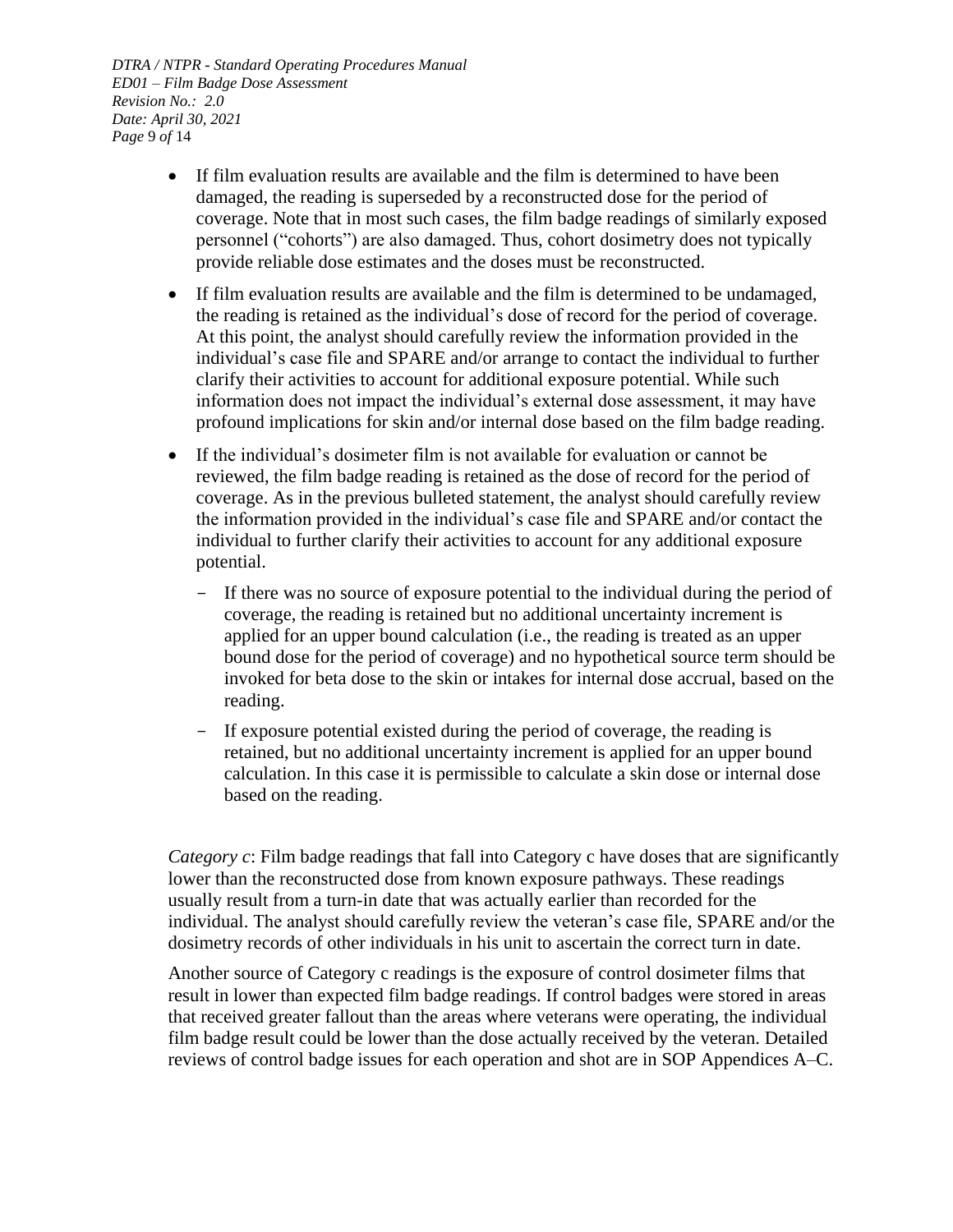*DTRA / NTPR - Standard Operating Procedures Manual ED01 – Film Badge Dose Assessment Revision No.: 2.0 Date: April 30, 2021 Page* 10 *of* 14

> In addition, a lower than expected dose can result from a period of absence from the test area during the period of coverage. If significant fallout took place during the veteran's absence and the individual did not turn in his badge before departing, a lower film-badge dose would result. If the recorded period of coverage for the badge appears to be correct, the film should be evaluated; sometimes long-term exposure to heat will result in latent image fading. (NRC, 1989)

## <span id="page-9-0"></span>**5.1.2 Film Badge for Reporting External Gamma Dose**

The NTPR Program uses the FBDOSE software to calculate the mean (central estimate) and upper bound of the external doses from film badge readings (SAIC, 2006). The FBDOSE manual has a detailed discussion of how the program operates, how to enter data, and how to use the output from the program; [Figure](#page-9-1) 1 shows an example of an FBDOSE output.

| FILM BADGE DOSE EQUIV                                                           |   |  |  |  |  |  |
|---------------------------------------------------------------------------------|---|--|--|--|--|--|
| MR<br>LOWER<br>MEAN<br>UPP90 EXPL CODE<br>FILM BADGE INTERVAL<br>MRADJ<br>UPPER |   |  |  |  |  |  |
| 221<br>332<br>380<br>380<br>498<br>10 28 51 TO 10 28 51<br>466                  |   |  |  |  |  |  |
| $\Omega$<br>$\Omega$<br>10 28 51 TO 10 28 51<br>0<br>$\Omega$                   | 3 |  |  |  |  |  |
| 240<br>139<br>209<br>314<br>294<br>240<br>1 N<br>30 51 TO 10<br>31 51           |   |  |  |  |  |  |
| 2.0<br>57<br>47<br>$\Omega$<br>17<br>11<br>5 51 TO 11<br>5 51<br><sup>0</sup>   | 5 |  |  |  |  |  |
| 52<br>87<br>100<br>100<br>145<br>134<br>11<br>19 51 TO 11 19 51                 |   |  |  |  |  |  |
| 192<br>140<br>140<br>77<br>122<br>178<br>11 29 51 TO 11 29 51                   |   |  |  |  |  |  |
| 279<br>320<br>320<br>186<br>419<br>393<br>11 30 51 TO 12<br>2 51                |   |  |  |  |  |  |
| 235<br>190<br>252<br>3 51 TO 12 3 51<br>190<br>109<br>166<br>12                 |   |  |  |  |  |  |
|                                                                                 |   |  |  |  |  |  |
| 903<br>1370<br>1215<br>1633<br>1390<br>(1557 @ 90 PCT)<br>TOTALS FOR FB, FBDE:  |   |  |  |  |  |  |
|                                                                                 |   |  |  |  |  |  |
| EXPLANATION CODES: $1 =$ UNIT DOSIMETRY READS ZERO                              |   |  |  |  |  |  |
| $2$ = RECONSTRUCTED ZERO DOSE                                                   |   |  |  |  |  |  |
| = NO EXPOSURE POTENTIAL                                                         |   |  |  |  |  |  |
| HELD AS ZERO PENDING RESEARCH TO DEFINE EXPOSURE<br>$\equiv$                    |   |  |  |  |  |  |
| CONVERTED TO HALF<br>OF<br>MDT.<br>$=$                                          |   |  |  |  |  |  |
| FILM BADGE READINGS<br>MULTTPLE<br>= TOTAL OF                                   |   |  |  |  |  |  |

**Figure 1. Sample Output from FBDOSE Program**

<span id="page-9-1"></span>The FBDOSE variable names in the output shown in [Figure](#page-9-1) 1 are defined as follows:

FILM BADGE INTERVAL – Period of coverage for each badge as input by the user in MM DD YY format

MR – Film badge reading (mrem) for each badge and their total sum

MRADJ – Adjusted film badge reading that accounts for sub-MDL doses and their total sum. In the example provided in [Figure](#page-9-1) 1, the first zero badge reading was treated as a "definite" zero and the second as a "soft" zero

LOWER – Lower limit of the 95-percent confidence interval associated with each individual mean dose equivalent and total dose equivalent. The LOWER value is the 2.5 percentile of the dose distribution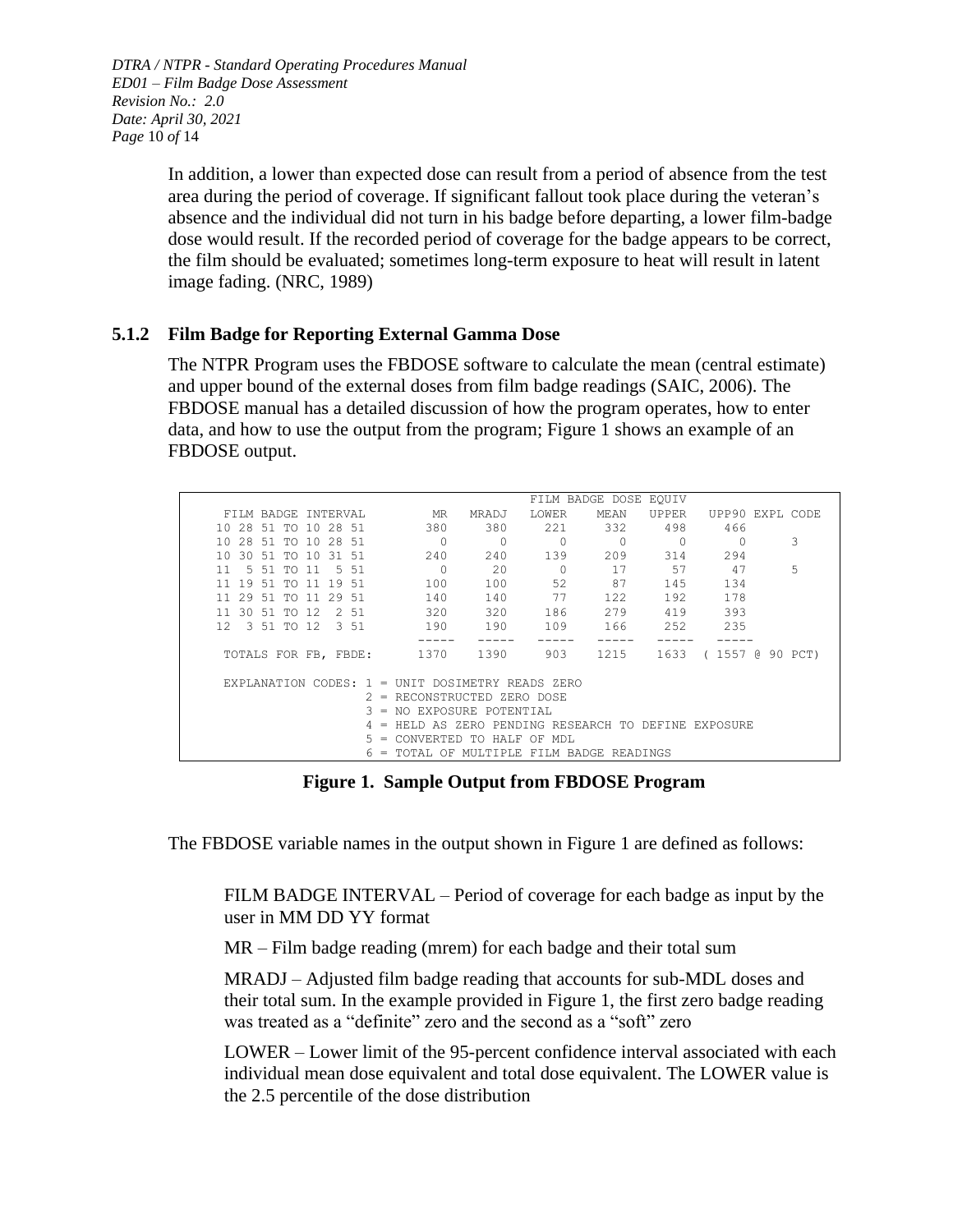*DTRA / NTPR - Standard Operating Procedures Manual ED01 – Film Badge Dose Assessment Revision No.: 2.0 Date: April 30, 2021 Page* 11 *of* 14

> MEAN – Central estimate of dose equivalent for each exposure and for the total dose equivalent (Bias considered, see Section 5.2)

> UPPER – Upper limit of the 95-percent confidence interval associated with each individual mean dose equivalent and total dose equivalent. The UPPER value is the 97.5 percentile of the dose distribution

UPP90 – Upper limit of the 90-percent confidence interval, which brackets the  $5<sup>th</sup>$ to 95th percentile values associated with each individual mean dose equivalent and total dose equivalent. This value is used for reporting the  $95<sup>th</sup>$  percentile upper bound dose

As shown in [Figure](#page-9-1) 1, the analyst uses the total in the MR column as the veteran's total reported external dose for the period(s) covered. The values in the MRADJ column of the FBDOSE output are used as the estimates of the external gamma doses in uncertainty calculations since the MRADJ total may include a non-zero value in place of a reported zero reading to account for sub-MDL exposures. The values in the MEAN and UPP90 columns are the mean and 95th percentile doses, respectively, of the dose distributions calculated by FBDOSE.

When using FBDOSE, the analyst will need to decide whether film badge readings of zero are considered "definite" zeros or not. A definite zero is typically specified for a period of coverage when the veteran did not have any potential for exposure while wearing the badge. A definite zero can also be specified for a situation where cohort or other relevant film badge readings are zero, or for a period of coverage for which the reconstructed dose is zero. If the analyst indicates that a zero reading is not a definite zero, FBDOSE treats the zero reading as a "soft" zero. The analyst should indicate a soft zero for any period of coverage with a film badge reading of zero when the veteran potentially received a sub-MDL exposure.

Furthermore, mission badges were to be worn with an individual's permanent film badges. Therefore, the permanent badge reading includes any doses reported for mission badges worn during the permanent badge period of coverage. Therefore, mission badge doses should not be added as separate doses when they overlap with the period of coverage of a permanent film badge dose.

## <span id="page-10-0"></span>**5.1.3 Film Badge Dose as Basis for Beta Dose to Skin and Internal Dose**

## **5.1.3.1 Skin Dose**

Skin dose from external gamma radiation accrued by an individual while wearing a film badge is simply the whole body external gamma dose as reflected by the film badge reading. Given the nature of gamma interaction with human tissue, skin dose due to gamma radiation is directly correlated to the estimated external dose as recorded by the film badge. For the purposes of dose reconstruction, skin dose due to gamma radiation is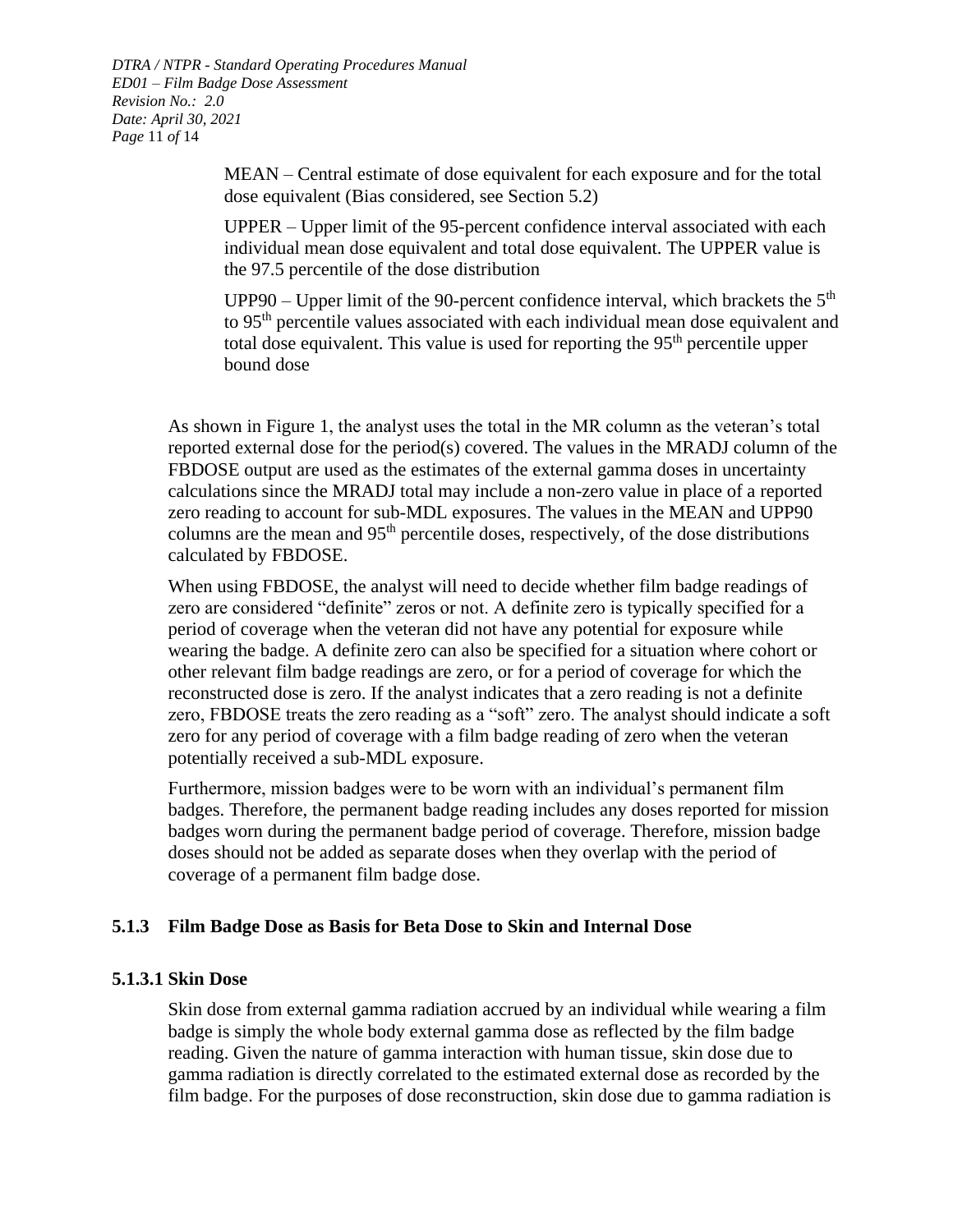*DTRA / NTPR - Standard Operating Procedures Manual ED01 – Film Badge Dose Assessment Revision No.: 2.0 Date: April 30, 2021 Page* 12 *of* 14

> assumed to be the same as the whole body external dose estimate (the MR for each period of exposure from the FBDOSE output as discussed above), not taking into consideration attenuation characteristics, distance, or geometry. This assumption establishes conservative worst-case gamma radiation skin dose estimations. For detailed methods for the determination of beta dose to the skin from surface-deposited contamination based on a film badge reading, see SM ED03 – Skin Dose from External Sources and the appropriate operation and shot-specific data in SOP Appendices A–C.

## **5.1.3.2 Internal Dose**

The NTPR program uses film badge dose to estimate (50-year) committed equivalent dose (CED) to organs and tissues from intakes of radioactive materials that occurred during the accrual of external gamma dose. By relating the time-dependent gamma spectrum from mixed fission products, actinides, and neutron activated soil constituents to the surface activity density, and applying conservative estimates of the resuspension factor, breathing rate, activity scenario, and source term depletion, it is possible to derive an intake and associated CED to the organ or tissue. NTPR has developed the computer code FIIDOS (Fallout Inhalation and Ingestion Dose to Organs) as the principal tool for ascertaining internal dose from film badge dose (Raine et al., 2007). Details of the NTPR internal dose methodology are found in SM ID01, Doses to Organs from Intake of Radioactive Materials. SM ID01 also specifies how mission and non-mission badges are processed differently to calculate an internal organ dose. Operation- and shot-specific data are contained in SOP Appendices A–C.

## <span id="page-11-0"></span>**5.2 Uncertainty in Film Badge Readings**

The uncertainty associated with film badge readings is treated differently than that for reconstructed doses. The NTPR Program uses the computer program FBDOSE to evaluate the bias and uncertainty associated with film badge readings, based on National Research Council recommendations (NRC, 1989). FBDOSE calculates bias and uncertainty for six defined sources of error associated with each film badge reading and calculates the mean and upper and lower bound dose equivalents. Total mean dose equivalent and associated upper and lower bounds may also be determined for a set of film badge readings. (SAIC, 2006)

See SM UA01 for detailed methods of determining the uncertainty and upper bound dose from film badge readings.

#### <span id="page-11-1"></span>**6. Referenced SOPs and Standard Methods from this Manual**

- (1) SOP RA01 Radiation Dose Assessment for Cases Requiring Detailed Analysis
- (2) SM ED02 Whole Body External Dose Assessment
- (3) SM ED03 Skin Dose from External Sources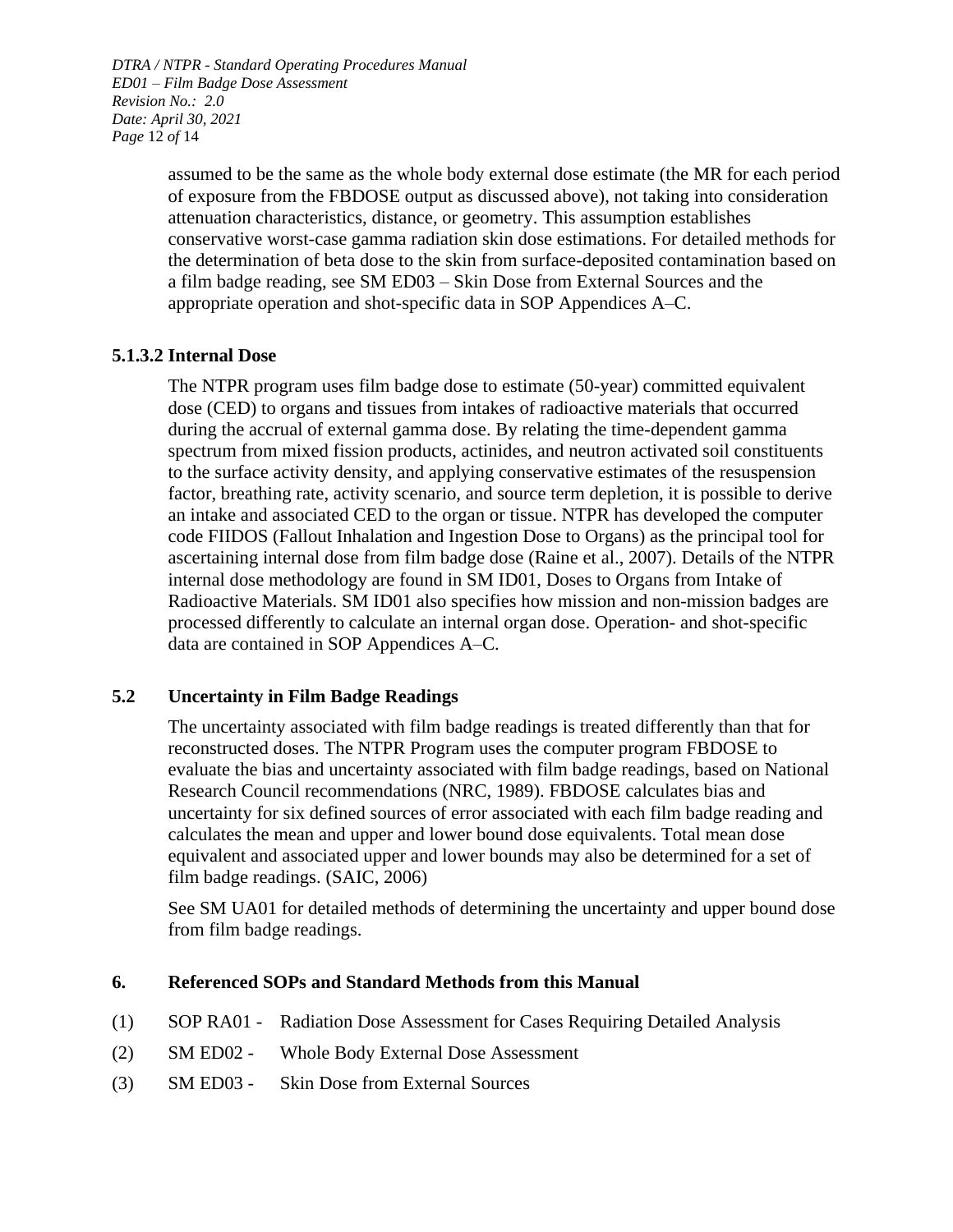*DTRA / NTPR - Standard Operating Procedures Manual ED01 – Film Badge Dose Assessment Revision No.: 2.0 Date: April 30, 2021 Page* 13 *of* 14

- (4) SM ID01 Doses to Organs from Intake of Radioactive Materials
- (5) SM UA01 Dose Uncertainty and Upper-Bound Dose Determinations

#### <span id="page-12-0"></span>**7. References**

- DoD (U.S. Department of Defense), 2020. "Guidance for the Determination and Reporting of Nuclear Radiation Dose for DoD Participants in the Atmospheric Nuclear Test Program (1945-1962)," Title 32, Code of Federal Regulations, Part 218. Washington, DC. July 1.
- DNA (Defense Nuclear Agency), 1982. *Operation REDWING - 1956*. DNA 6037F, Science Applications International Corporation, McLean, VA and Defense Nuclear Agency, Washington, DC. August 1.
- DTRA (Defense Threat Reduction Agency), 1989–2006. "Evaluations of dosimeter films conducted from about 1989 to 2006 by Science Applications International Corporation and National Securities Technologies, LLC, in support of veterans' radiation dose assessments." Defense Threat Reduction Agency, Fort Belvoir, VA.
- Mees, C. E. K., and James, T. H., editors, 1966. *The Theory of the Photographic Process.* Third Edition, the Macmillan Company, New York.
- NRC (National Research Council), 1989. *Film Badge Dosimetry in Atmospheric Nuclear Tests*. National Academy Press, Washington, DC.
- Perkins, W. W., and Hammond, R. R., 1980. "Navy Film Badge Review: DOMINIC, Navy Nuclear Test Personnel Review Program," NOSC TR 583, Naval Ocean Systems Center. May 28.
- Raine, D.A. III, Egbert, S.D., Stiver, J.H., and Case, D.R., 2007. *FIIDOS - A Computer Code for the Computation of Fallout Inhalation and Ingestion Dose to Organs, Computer User's Guide (Revision 4)*. DTRA-TR-07-11, Science Applications International Corporation, McLean, VA. May.
- SAIC (Science Applications International Corporation), 2006. *FBDOSE User's Guide.* Science Applications International Corporation, McLean, VA. June 26.